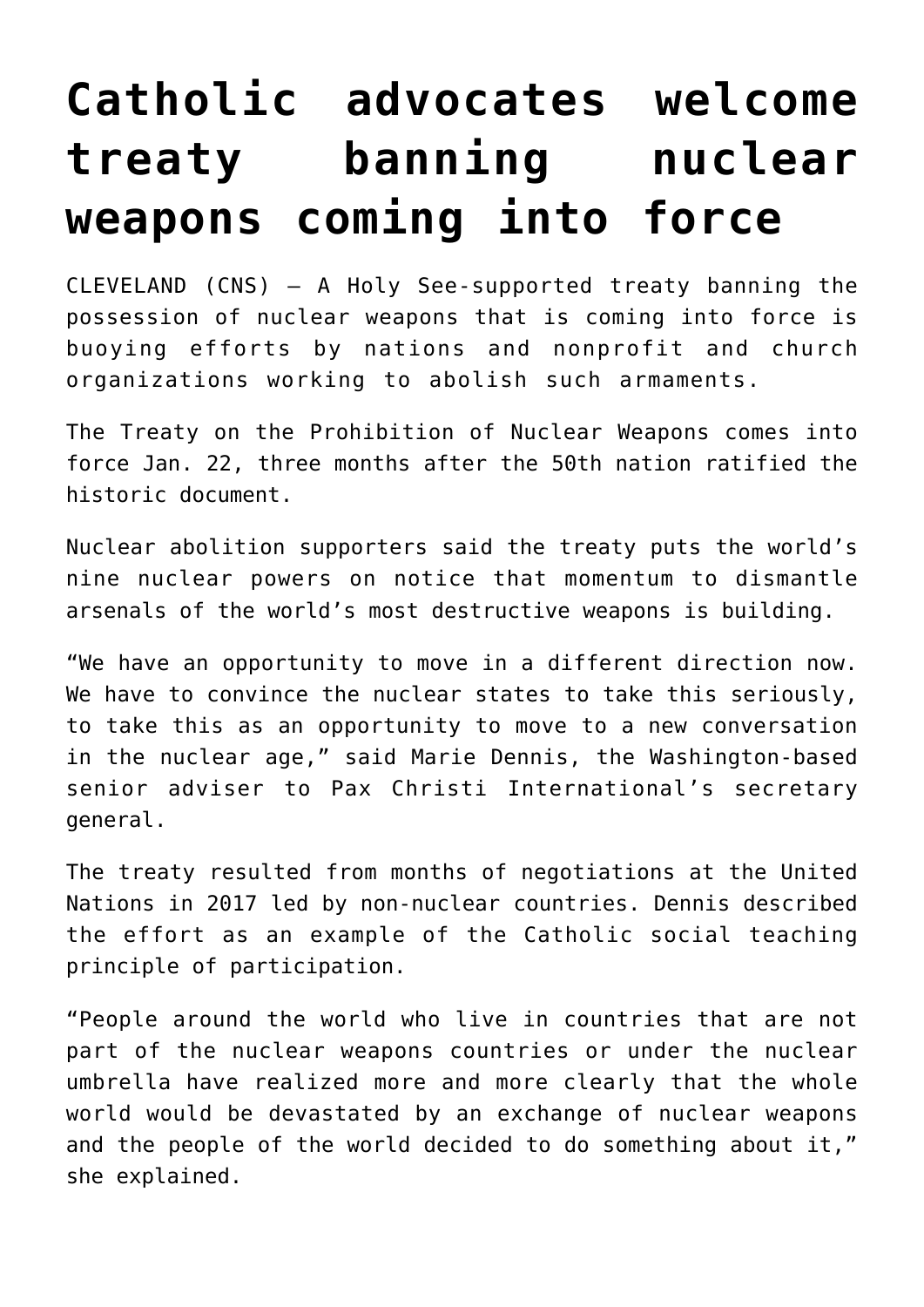The Holy See was a key participant in the process that led to drafting the treaty, providing encouragement and advice to negotiators, said Jesuit Father Drew Christiansen, a nuclear weapons expert who is professor of ethics and global development at Georgetown University.

He credited Pope Francis for the Vatican's work on the pact. "I think it's part of Francis' agenda to get this out there," he said. "As Francis begins to elaborate more about this teaching on arms and warfare, he'll speak out more on this issue."

The Holy See was the among the first to ratify the treaty, which was approved by 122 U.N. members. Netherlands was the only country to vote against it while Singapore abstained.

The nuclear nations and those under the U.S. nuclear umbrella opposed the measure and played little if any role in negotiations. In addition to the U.S., the countries possessing nuclear weapons are Russia, China, United Kingdom, France, Israel, India, Pakistan and North Korea.

Data from various sources, including the U.S. Department of State and the Stockholm International Peace Research Institute, show that the nine countries hold an estimated 13,440 nuclear weapons.

By Jan. 14, 51 nations had ratified the treaty.

Archbishop Paul R. Gallagher, the Vatican's foreign minister, told Catholic News Service Jan. 12 that the Holy See is encouraging nations to build trust and move toward abolition.

"We consider that an important part of our work," he said.

The British archbishop pointed to the statements and writings of popes dating to the papacy of St. John XXIII nearly 60 years ago who have implored the world to step back from the nuclear brink.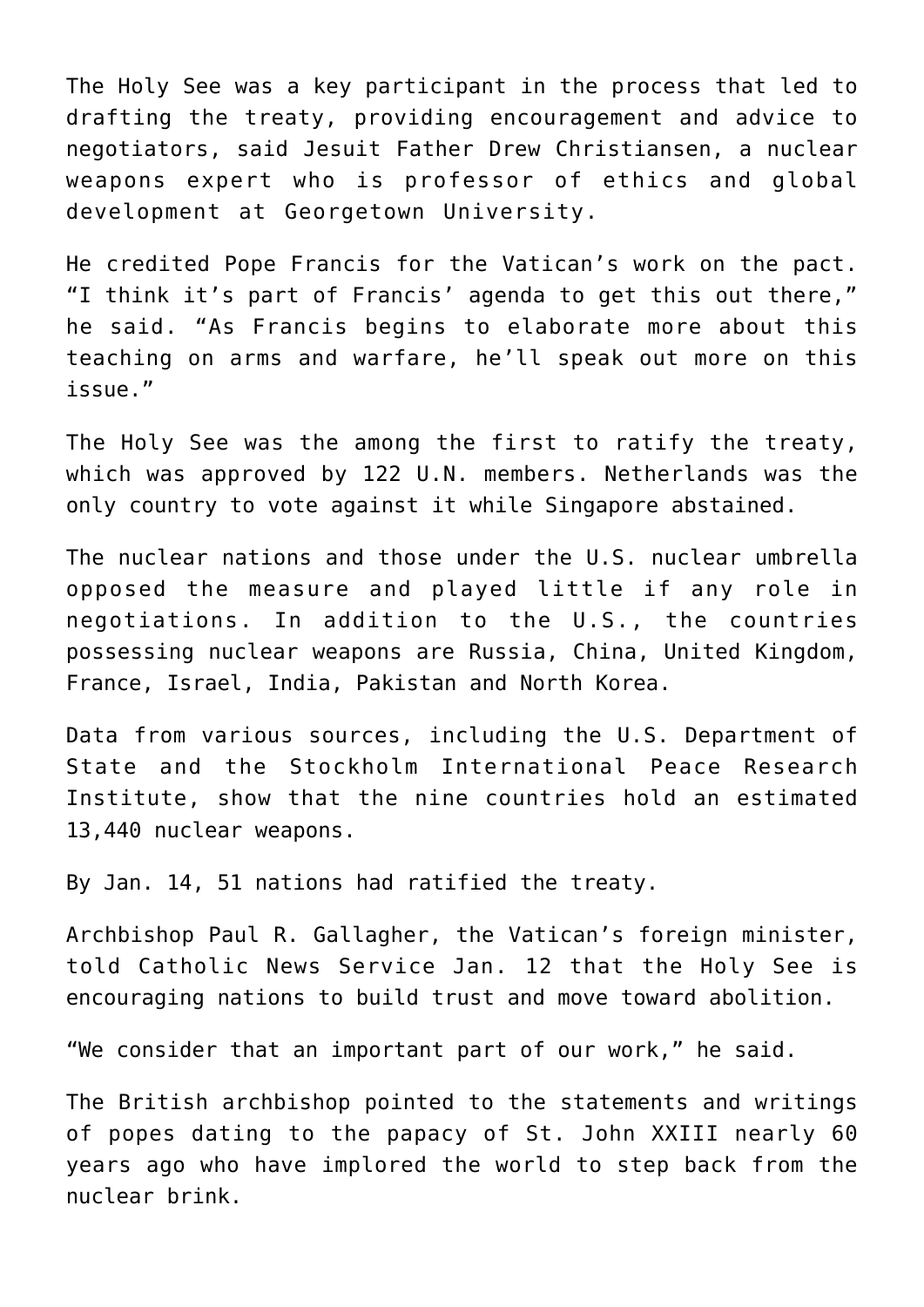Pope Francis, in increasingly stronger terms throughout his papacy, has chastised the possession of nuclear weapons. "The threat of (the) use of (nuclear weapons), as well as their very possession, is to be firmly condemned," he said in an address to a 2017 Vatican disarmament symposium.

Acknowledging the difficulty the nuclear weapons nations face in disarming, Archbishop Gallagher said that nevertheless the church and its leaders will continue to provide "moral leadership" on the issue because of its effects on security and human development.

"The pandemic points out that we are indeed extremely vulnerable and (have) the opportunity not to depend on the possession of nuclear weapons, but (that there's) a whole array of factors," the archbishop said.

"We are very much trying to encourage people to have … a more holistic approach to justice and development and care for creation, developing trust among people, education and health care and dialogue," he said. "These are factors in humanity's security at this time."

As Jan. 22 approached, the treaty received the support of the Scottish and English bishops, who called for the United Kingdom to "forsake" its nuclear arsenal and spend the money it would save on helping the poorest people of society.

They said in a Jan. 11 statement that the treaty offered an opportunity to build peace through dialogue rather than the threat of mutual destruction.

Beatrice Fihn, executive director of the International Campaign to Abolish Nuclear Weapons, the coalition that spearheaded work on the treaty and received the 2017 Nobel Peace Prize, commended the church's worldwide efforts to achieve nuclear disarmament.

"The Catholic Church, the Catholic peace groups, parishes,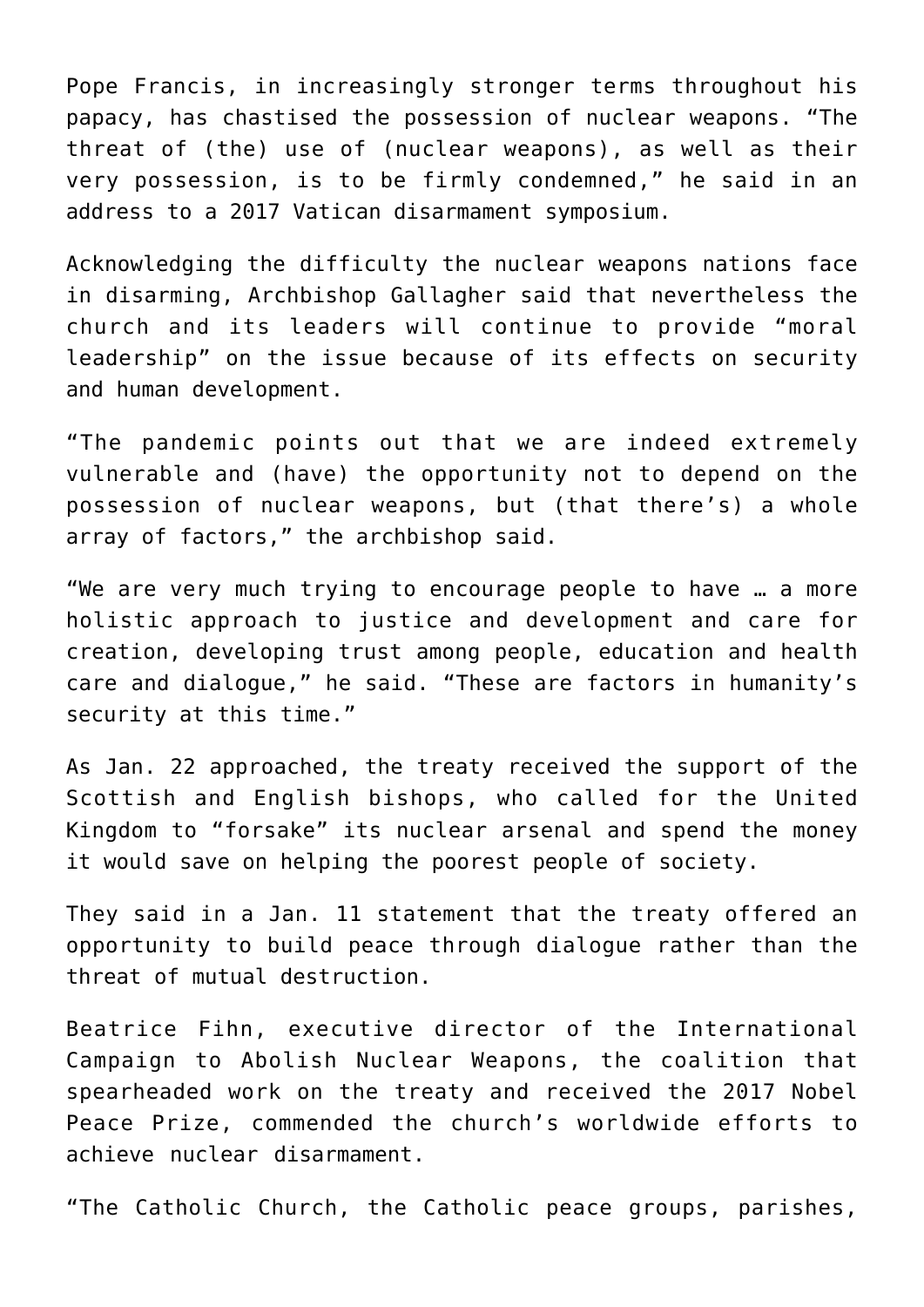Pope Francis, they have done this for decades because they are convinced of the moral responsibility that nuclear weapons are illegal," Fihn told CNS Jan. 12. "Now we have been able to add this international treaty to confirm that what they have been doing is right."

Not surprisingly, the treaty has been opposed by the longeststanding nuclear powers. In October as the treaty neared the 50-nation threshold to trigger its entry into being enforced, the U.S. urged signatories to withdraw support.

In a letter, the U.S said the original five nuclear powers the U.S., Russia, China, France and Great Britain — and America's NATO allies were unified in opposition to the potential repercussions of the treaty, The Associated Press reported.

"Although we recognize your sovereign right to ratify or accede to the Treaty on the Prohibition of Nuclear Weapons (TPNW), we believe that you have made a strategic error and should withdraw your instrument of ratification or accession," the letter said.

Fihn, however, expects the drive toward disarmament to continue because "most people don't like nuclear weapons."

Mary Yelenick, Pax Christi International's main representative at the U.N. in New York, agreed. She said as word about the treaty coming into force circulates globally more countries are expected to step up to enforce it, especially when it comes to weapons manufacturers.

"Now that this treaty is being publicized, it will name manufacturers and producers of nuclear weapons as international pariahs," she told CNS. "The narrative will be that they will be breaching an international agreement. People will talk about them in different ways. They won't be respected anymore."